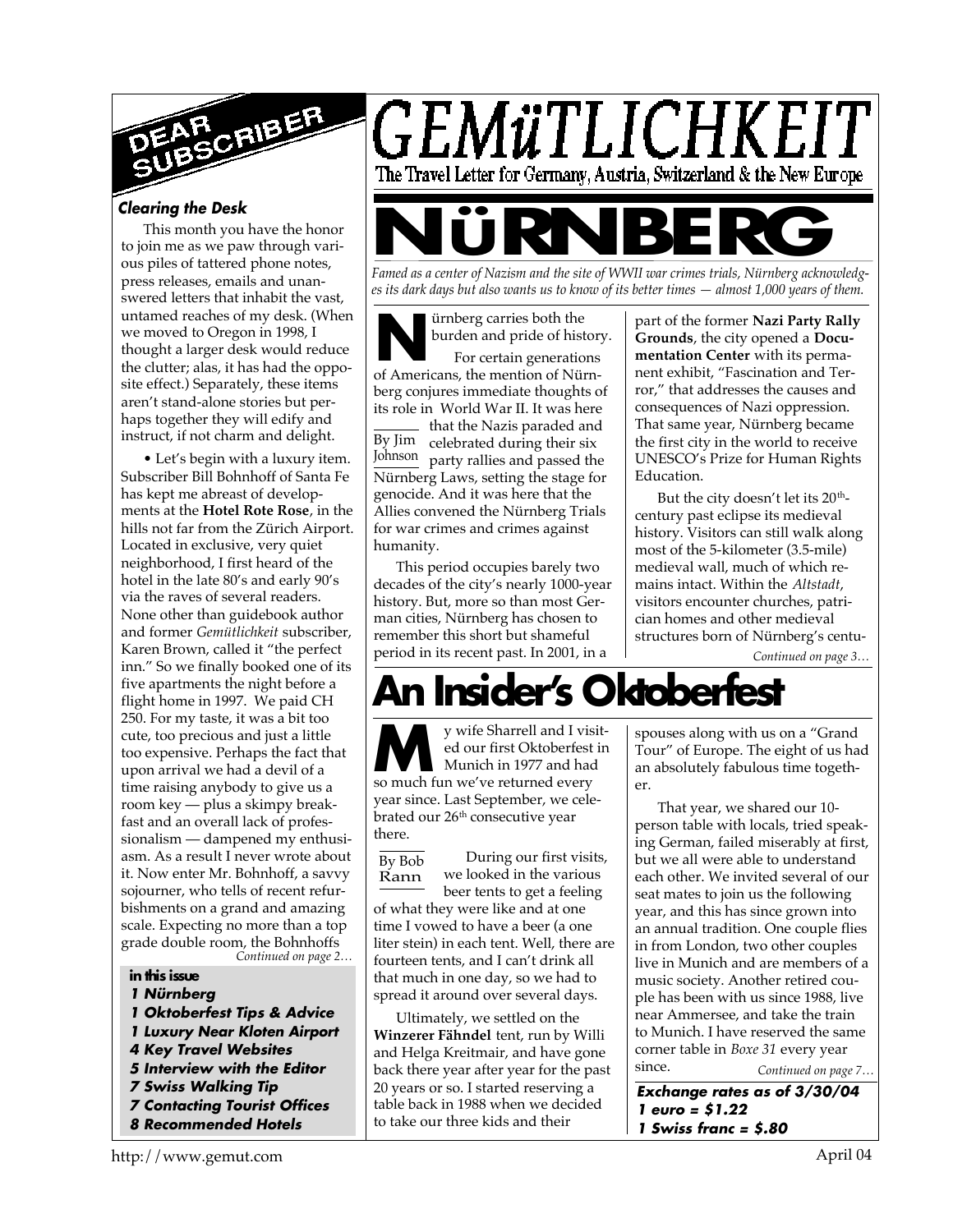#### *DEAR SUBSCRIBER Continued from page 1*

were shown to a just-finished, ultrastylish suite he estimated to be in excess of 1,800 square feet. The huge bathroom has a walk-in shower, a freestanding tub in the middle of the room and its own TV with four English-speaking channels, including Turner Movie Classics. Mr. Bohnhoff also describes a plethora of antiques, centuries-old door locks and hinges, and a common room that features ancient beams, a grand piano and a painstakingly-restored hunting fresco that occupies an entire wall. The Bohnhoffs paid CH 400 but junior suites are CH 250 (about \$195). They say that in 30 years of European travel this is the best value they've encountered in spacious, upscale accommodations. No, it's not cheap but consider the neighborhood; the chic **Hotel Widder** in the heart of Zürich offers double rooms from CH 635 to 780. I bow to Mr. Bohnhoff's more up-to-date experience. Check out the RR at www.rote-rose.ch.

• The Bocceri's of Sacramento called to tell us of indifferent service, loud banging on their door at 6am, and no access to AT&T Direct phone service at the **Kempinski Airport Hotel** in the Munich Airport. But when rooms at four-star hotels — the Marriott, for example — near the airport can be booked for about \$65 at www.priceline.com, the Kempinski becomes irrelevant.

• The food store in the basement of Zürich's **Globus** department store (www.globus.ch) is the best in town and a "must see" according to one longtime subscriber (whose name I failed to record).

• Veteran *Gemütlichkeit* reader, Nancy Lee Merz, of Holmdel, NJ, said she and her husband, Norman, had the most romantic meal of their trip in the *Weinkeller* at the **Hotel Theophano** in Quedlinburg, Germany. But Ms. Merz gives the award for most gracious hostess to Marianne Koschak-Krebs at the **Hotel Krebs** in Interlaken, a place long recommended by this publication.

• The **Garmischer Hof Hotel** in Garmisch-Partenkirchen gets the enthusiastic endorsement of Dick Hickman, a subscriber since 1990 and a frequent GAP visitor. He points out that the privately-operated (Seiwald family) hotel is centrally-located in Garmisch (as opposed to neighboring Partenkirchen), only a 10-minute walk from the rail station. Meals there, he says, "leave no doubt that there is a master chef in the kitchen." Double rooms range from €84 to €124.

• *Gemütlichkeit* is about independent, do-it-yourself travel. But every now and then there is the urge to turn it all over to someone else. In the late 70s and early 80s, when I was employed by the Golden State Warriors (director of player personnel) of the National Basketball Association, I recall how pleasant it was on team road trips to have someone else attend to the details of travel. Arriving at the airport to start a trip, I turned over my luggage to our trainer/road

secretary and was handed a boarding pass. When flights landed our group of 18 to 20 simply ambled from the gate to a waiting bus; someone else worried about luggage and getting us from airport to hotel. Arriving in the hotel lobby we were immediately handed keys and were able to go directly to our rooms where luggage was delivered a few minutes later. My sole travel responsibility was simply being on board the buses when they left for airports, games or hotels (there was a printed itinerary). As a result I was able to work, read or just enjoy the scenery and forego such tedious travel chores as checking in to hotels, standing in line for boarding passes, waiting for luggage, hauling luggage, standing in line for rental cars, driving rental cars in an unfamiliar cities, and so on.

If, in considering your next European trip, being part of a group of *Gemütlichkeit* readers *and* avoiding some of the more tiresome aspects of

*Continued on page 8…*

#### **Using Gemütlichkeit**

• Hotel prices listed are for one night. Discounts are often available for longer stays.

• All hotel prices include breakfast unless otherwise noted.

• Local European telephone area codes carry the "0" required for in-country dialing. To phone establishments from outside the country, such as from the USA, do not dial the first "0".

#### **Logging on to our Website**

Back issues in text format from January 1993, except for the most recent 12, are available free to subscribers only at http://www.gemut.com (click on "Members"). To access the issues enter the user name and password published in this space each month. The new codes are:

User Name: **zburg** Password: **9753**

|  | Vol. 18, No. 3                                                                                                                                                                                                                                                                                                            | <b>HOTEL RESTAURANT RATING KEY</b>                                                                                                                  |                                                                                                                                                             |                                             |                                                                                                                                |                                                                          |
|--|---------------------------------------------------------------------------------------------------------------------------------------------------------------------------------------------------------------------------------------------------------------------------------------------------------------------------|-----------------------------------------------------------------------------------------------------------------------------------------------------|-------------------------------------------------------------------------------------------------------------------------------------------------------------|---------------------------------------------|--------------------------------------------------------------------------------------------------------------------------------|--------------------------------------------------------------------------|
|  | April 2004                                                                                                                                                                                                                                                                                                                | <b>GEMÜTLICHKEIT</b><br>The Travel Letter for Germany, Austria, Switzerland & the New Europe                                                        | <b>Rating Scale</b><br>Excellent                                                                                                                            | <b>Scale</b><br>$16 - 20$                   | <b>Restaurant Criteria</b><br>Food                                                                                             | 65%                                                                      |
|  | Publishers:<br>Editor:<br>Senior Wrtier:<br>Contributors:                                                                                                                                                                                                                                                                 | Robert H. & Elizabeth S. Bestor<br>Robert H. Bestor<br>Jim Johnson<br>Mark Honan, Nikki Goth Itoi                                                   | Above Average<br>Average<br>Adequate<br>Unacceptable                                                                                                        | $12 - 15$<br>$8 - 11$<br>$4 - 7$<br>$0 - 3$ | Service<br>Atmosphere                                                                                                          | 20%<br>15%                                                               |
|  | <b>Consulting Editor:</b><br><b>Subscription Dept:</b><br><b>Subscriber Travel Services:</b><br>Publishing, 288 Ridge Road, Ashland OR 97520. TOLL FREE: 1-800/521-<br>6722 or 541/488-8462, fax: 541/488-8468, e-mail travel@gemut.com. Web<br>site: www.gemut.com. Subscriptions are \$67 per year for 11 issues. While | Thomas P. Bestor<br><b>Kurt Steffans</b><br>Andy Bestor, Laura Riedel<br>Gemütlichkeit (ISSN 10431756) is published 11 times each year by UpCountry | <b>Hotel Rating Criteria</b><br>People/Service<br>Location/Setting<br>Guestrooms<br>Public rooms<br>Facilities/Restaurant                                   | 30%<br>15%<br>30%<br>5%<br>20%              | <b>Value Rating</b><br><b>Outstanding Value</b><br>Very Good Value<br>Average Value<br><b>Below Average Value</b><br>A Rip-Off | <b>Scale</b><br>$17 - 20$<br>$12 - 16$<br>$9 - 11$<br>$5 - 8$<br>$0 - 4$ |
|  | every effort is made to provide correct information in this publication, the<br>publishers can make no guarantees regarding accuracy.<br><b>POSTMASTER: SEND ADDRESS CHANGES TO:</b><br>Gemütlichkeit, 288 Ridge Road., Ashland OR 97520                                                                                  |                                                                                                                                                     | Special <b>O</b> Designation<br>By virtue of location, decor, charm, warmth of management, or<br>combination thereof, an especially pleasant establishment. |                                             |                                                                                                                                |                                                                          |

Gemütlichkeit 2 April 04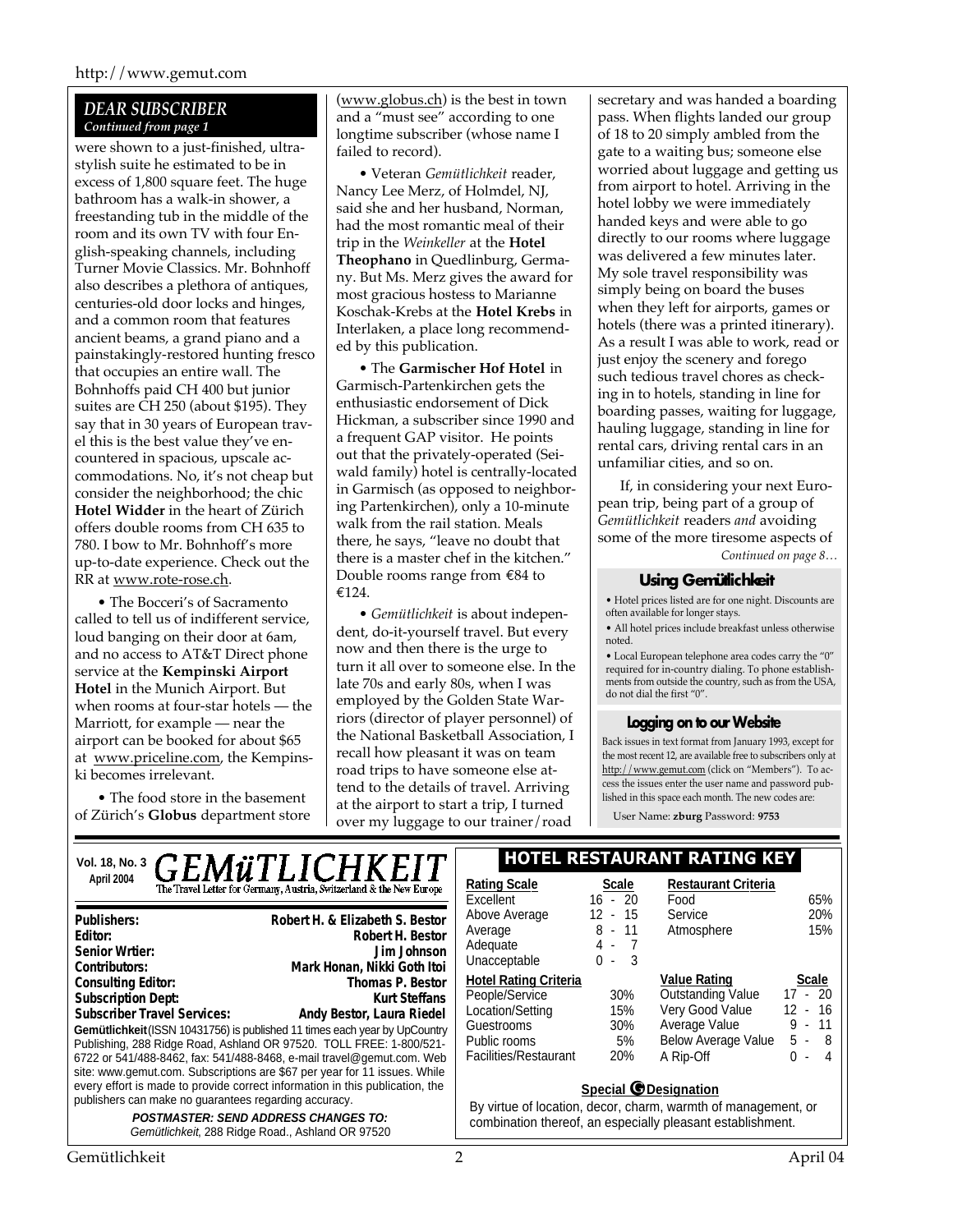#### *NÜRNBERG Continued from page 1*

ries of wealth as a mercantile center and Free Imperial City.

In Nürnberg, few tourists walk around with guidebooks and harried, confused looks on their faces. Most seem drawn into a different world. Nürnberg is as much about taking in the atmosphere — the countless fountains, the lively cafes and shaded beer gardens, the throngs of shoppers as it is about sightseeing. It's not a static museum, but rather quite alive.

Rivers bring life and romance to cities, and the Pegnitz is no exception. On its westward flow to the Regnitz and Rhine, it bisects the *Altstadt* and creates a charming landscape. Willows wave on the banks, as the waters lap at knolls of islands. There are about a dozen footbridges crossing it with names that strongly suggest past uses, like the Hangman's Bridge and the Meat Bridge (modeled after the Rialto).

Nürnberg has been a place of trade, merchants and craftspeople for centuries, and Germany's Industrial Revolution had its roots here. Today, it continues as a major service and commercial center.

While industry has continued to bring prosperity to the city in recent decades, thankfully the trappings of industry — factories and modern office buildings — remain outside the city center. This wealth, coupled with pride and foresight, has allowed Nürnberg to rebuild a town center that was almost completely destroyed in the last year of World War II. Most buildings were reconstructed following the same style and measurements of the originals. Even where modern structures have risen, old and new seem complementary rather than conflicting. Architects took themes, if not the same architectural styles, and integrated old with new. For example, rather than just another boxy skyscraper, a glass tower gives the impression of medieval turrets. Cartier next to a gingerbread shop doesn't look out of place.

The city's prosperity has also allowed it to invest in a vibrant cultural calendar and to build or expand some

#### **Nürnberg Basics**

**Population:** 489,000

**Elevation:** 284-307 meters (932-1007 feet)

**Tourist Office:** Frauentorgraben 3, D-90443, Nürnberg, tel./fax: +49/911 23 360, email: tourismus@nuernberg,de,web: www.tourismus.nuernberg.de.

#### **Driving Distances:**

| Berlin     | 436km/270 miles      |
|------------|----------------------|
| Frankfurt  | 225 km / 140 miles   |
| Munich     | 166 km / 103 miles   |
| Regensburg | $108$ km $/67$ miles |
| Würzburg   | 112 km $/70$ miles   |

**Major 2004 Events:**

May 7-8, September 10-11, **Old City Trempelmarket** (largest flea market in Germany) May 14-23, **Nürnberg Asparagus Market** July 2-11, **Franconian Wine Festival** July 30-August 1, **Gathering of the Bards** November 26-December 24, **Christ-**

**kindlesmarkt** (Christmas Market) of Germany's most stunning museums. Indeed, the city's museums (www.museumsgalore.nuremberg.de) have teamed to make it a compelling destination for travelers of varied interests. Art-lovers could spend days at the **German National Museum**, the largest art museum in the German-speaking world. The "New Museum," officially known as the **State Museum for Art and Design**, offers extensive and changing collections of contemporary art. Train buffs can explore the **German Railway Museum** or the **Historic Streetcar Depot**, and the **Toy Museum** appeals to adults as well as children. There's even a **Pigeon Museum**. Many stay open until 8 or 9pm — perfect for travelers who want to make the most of their days.

Nürnberg is delightfully easy to navigate. Logical signage in German and English direct visitors along the **Historic Mile;** far longer than a mile, it winds past the important historic and cultural sights of the Old Town. Each major "station" along the route has a number, and descriptive markers and arrows point visitors to key attractions. The markers also suggest "detours" to secondary attractions.

Excellent brochures, with background information keyed to numbers and sights, are available free in the tourist office and many stores and also in printable form online at www.historische-meile.nuernberg.de.

Travel beyond the medieval walls is just as easy thanks to an extensive and friendly public transit and regional rail systems — complete with subways.

The best place to start a walking tour is atop the **Kaiserburg**, the imperial castle that stands like a crown over the city. The craggy outcropping that holds the fortress was known as the "Nourenberc" — or rocky mountain — and it was here the German emperors held court from as early as the 12<sup>th</sup> century through 1543, making Nürnberg as close as medieval Germany had to an imperial capital. This helped set the stage for centuries of prosperity and drew the attention of symbol-centric Nazi leaders.

While the castle itself could (and should) take 2-3 hours' exploration, put off that temptation and first get a sense of the city's layout. From Nürnberg's "balcony," as many call it, at the northernmost point in the city, look to the steeples and towers that fill the panorama. Turrets rise from gates atop the city wall, itself ringed by dry moats converted to gardens and walking paths. Look at a map to get your bearings. It's easy to spot the steeples of **St. Lorenz** and **St. Sebaldus**, the city's two original parish churches, which gave the *Altstadt's* two districts their names as early as the  $13<sup>th</sup>$  century. The  $14<sup>th</sup>$ -century **Church of Our Lady** rises from the **Market Square** and faces the imposing baroque towers of the **City Hall**.

Continue your orientation in the **Fembo House City Museum**, located in a  $16<sup>th</sup>$ -century patrician home, with a multimedia "time-travel" orientation of the city (earphones offer the English version). The short stop here provides a context for the walk ahead.

For a good sense of life in  $16^{\rm th}$ century Nürnberg, stop at the **Albrecht Dürer House**, where the artist worked from 1509 to 1528. Tours of the well-restored house are offered in character by Agnes Dürer, his "wife," looking extremely well after nearly 500 years. The tour is in German but English headsets are available.

The city's Market Square is an ongoing celebration from dawn, when the farmers set up, until late evening, when crowds spill from the bistros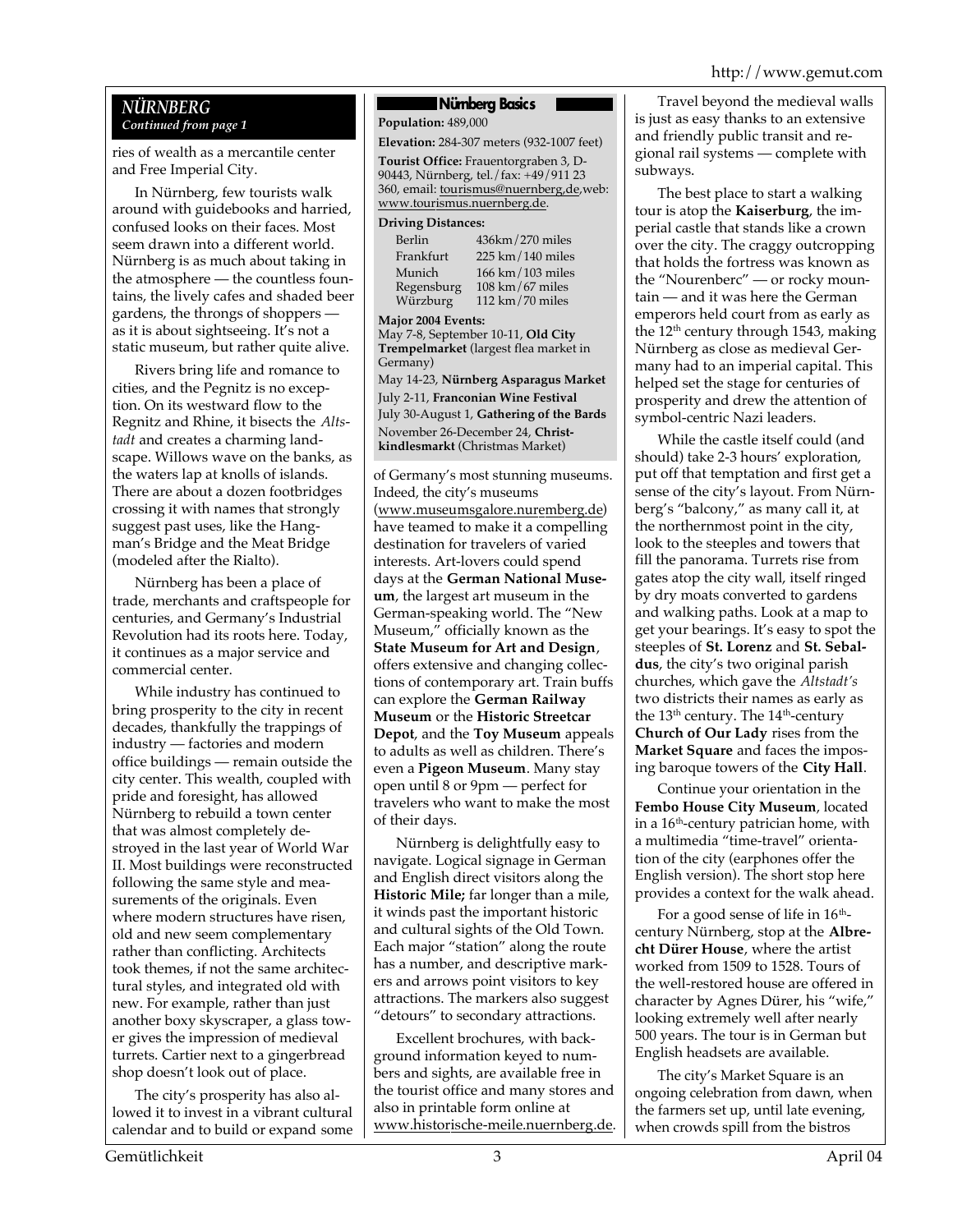and cafés. Street musicians draw appreciative and enthusiastic audiences. Life is not the same after you're heard Bach played on bagpipes.

Nearby, the winding **Weissengerbergasse** (Tanner's Lane) is a narrow alley with one half-timber house after another. The buildings — former artisans' homes — are original and this area is one of the few to survive the bombing. It's also home to some of the city's best bars and bistros, like **Zum Hallertor**, the **Esscobar** and **The Druid**.

The **Hospital Quarter** (*Spitalviertel*) provides some of the city's most worthy postcard views. The **Hospital of the Holy Spirit** was extended over the Pegnitz in the 1500s—an architectural feat for the time and a scenic backdrop for the medieval district.

Although the **Craftsmen's Courtyard** (*Handwerkerhof*) is a re-creation, not a restoration, the shops and narrow streets feel more historic than commercial. It's a celebration of the crafts and trades that make up so much of the city's heritage: tin toy shop, gingerbread bakery, stained glass store, candle maker, pottery, leather goods, goldsmith, doll and puppet shop and wooden toys. Absorb the setting while enjoying 8 sausages for €7 at the "historic" sausage restaurant, **Das Bratwurstglöcklein**.

#### **Key Websites for the Traveler**

**• www.gemut.com** Gateway site for travelers to Germanic Europe, including car rental, rail passes, hotel bookings, traveler feedback, travel tips and past issues (free access to back issues for subscribers; see log-on info on page 2).

**• www.viamichelin.com** The Michelin database of hotels and restaurants plus great interactive trip planning tools.

**• www.travelgearnow.com** Guidebooks, maps, travel accessories, luggage, all at 10% off for subscribers.

- **www.webflyer.com** Informative frequent flyer
- forums make this a must for air travelers.
- **bahn.hafas.de/bin/query.exe/en** German rail. Train schedules throughout Europe, not just Germany.
- **www.sbb.ch/index\_e.htm** Swiss and European rail schedules.
- **www.ski-europe.com** Top web resource for skiers with much data on Alpine resorts.
- **www.myswitzerland.com** Website of Switzerland's national tourist authority.
- **www.germany-tourism.de** Germany's national tourist authority.
- **www.austria.info/us** Austria's national tourist authority.
- **http://www.hhog.de** Website for an alliance of historic German cities.

During a visit to Nürnberg, make time to visit the **Nazi Party Rally Grounds**, about 20 easy minutes away by public transit (parking limited). More than five times the size of the *Altstadt* and intended to hold more than a half-million people, it's a monument to megalomania.

The **Congress Hall**, designed to hold 50,000 spectators but never completed, is the largest remaining monument built by the Nazis. The **Zeppelin Field** and **Tribune** could hold 160,000. This is where, in the famous newsreel scene, American GIs blew up a huge granite swastika. Sites are connected by the Great Road — two kilometers (1 mile) long and 60 meters (200 feet) wide and paved with granite blocks quarried by 100,000 slave laborers.

It's in the Congress Hall that the **Documentation Center** — one of the most compelling museums this writer has experienced — describes the rise and fall of the Nazi party and the consequences on Germany, Europe and the world. Visitors enter through a glass and steel gangway that pierces the north wing "like an arrow through the heart of Nazism," guides explain, "a pointed architectural statement of the present against the past." The bilingual exhibit, "Fascination and Terror," supported by English-language literature, forces visitors to confront the past. The path through the museum is designed to disturb, impress and intimidate with abrupt turns and jarring images.

Affiliated with the Documentation Center is **Courtroom 600** in Nürnberg's Palace of Justice, just a subway stop from the *Altstadt*. It's here that the International Military Tribunal took place in the years after the war. Since the courtroom is still in use today, guided tours take place weekends only from 1-4pm, on the hour. Tours are in German, although a detailed pamphlet and subtitles to an explanatory film are in English.

Nürnberg's tourism web site offers extensive English content on history, attractions, bus and walking tours, lodging, packages, public transit and even the city's gingerbread heritage. A best-buy is the two-day **Nürnberg Card** (€18), available to those who book at least one night's

accommodations. The card, available at most hotels, offers unlimited use of public transportation, free admission to all museums and most attractions, and additional discounts.

### **Lodging**

Despite its strong appeal to travelers, businesspeople are the primary clients of the city's hotels. This translates into generally better rates on weekends and from June through August. For the same reason, rates are often higher and rooms more difficult to find during the "Messe," the massive trade shows and conferences the city often hosts. Avoid those dates by checking the Messe web site at www.nuernbergmesse.de. Nürnberg's popular Christmas Market often means top rates and soldout hotels as well.

#### Burghotel Stammhaus

At the Burghotel Stammhaus, coowner Walter Junker greets even a first-time guest warmly: "Ah yes, we've been expecting you. Welcome!" This *Altstadt* hostelry is part of a select group of German hotels called "Hotels with Heart." It shows.

Rooms are admittedly small, but have comfortable beds and all the standard conveniences (showers, but no bathtubs). Even rooms facing the street are quiet, since there's little traffic, and the neighboring buildings are residential. Some rooms on the off-street side, like 202, have balconies and a view to a lush park.

Breakfast is an unexpected delight with waffle cones filled with fresh berries, red peppers wrapped around herb cheese, and far more choices than one would expect at a hotel this size. In good weather, seating extends to a terrace enveloped by grape vines. Located near the base of the Kaiserburg, the Stammhaus is less than a minute from the center of activity.

**Contact:** Burghotel Stammhaus, Schildgasse 14, D-90403 Nürnberg, tel +49/ 911/203040, fax 226503, email nuernberg@burghotel-stamm.de, web www.burghotel-stamm.de. Proprietors: Walter Junker and Josefine Rück. **Daily Rates:** Singles €62-72, doubles €89, suites €139

**Rating:** QUALITY 12/20, VALUE 14/20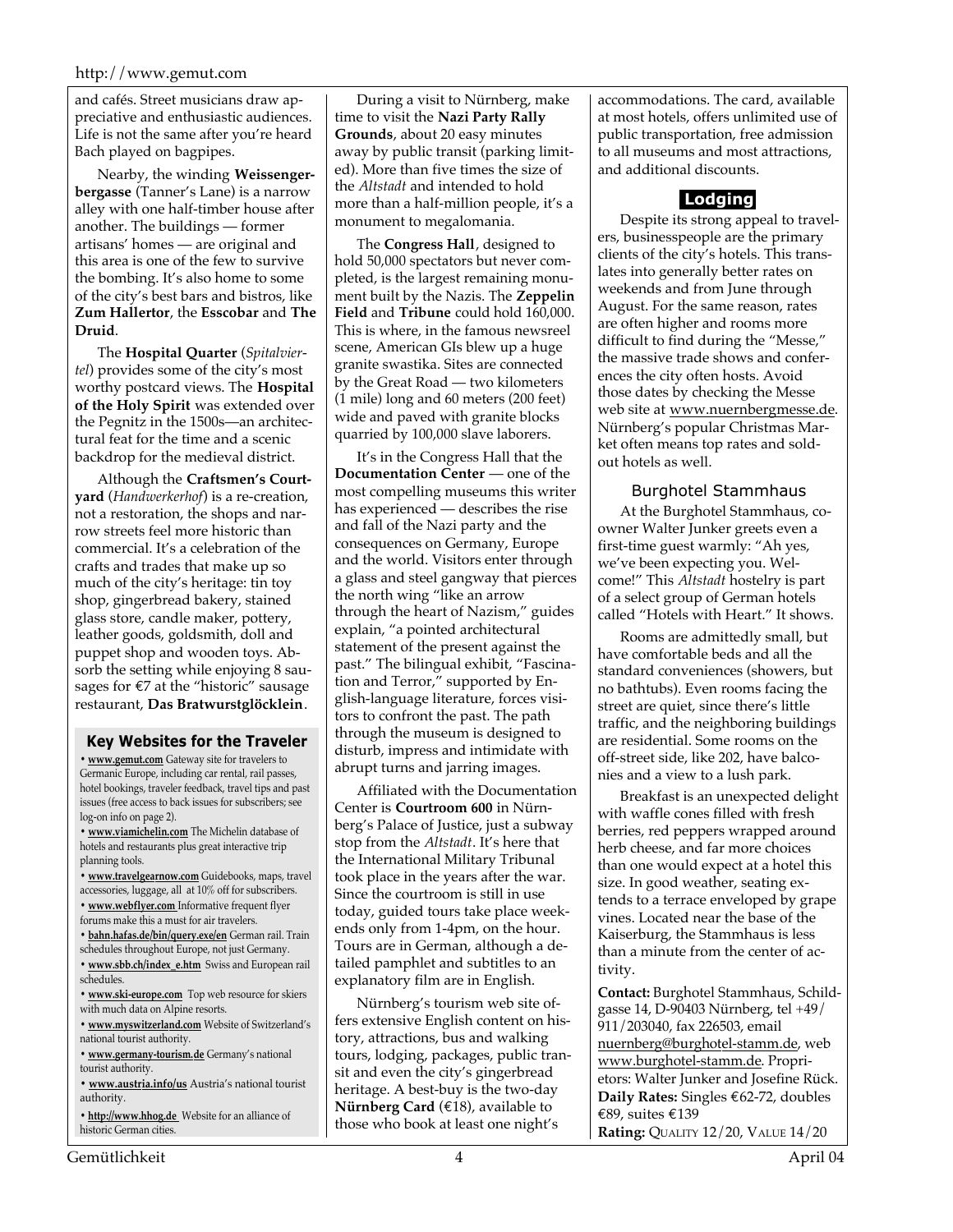### Hotel Elch

First mentioned as a hostelry in 1342, the Elch retasins much of its medieval character even today. It's easy to imagine centuries of guests walking down from the nearby fortress and entering the half-timber facade through the arched doorway. Upstairs, they found guestrooms with a somewhat rustic character that perhaps reminded them of home.

Today's rooms maintain much of that feeling and blend with the history of the setting. Most have woodplank floors and ceilings, and those at both ends feature visible half-timber construction. For the most authentic chambers, ask for the top floor, where many of the original beams still support the gabled roof. These simple, comfortable rooms have modern conveniences, however, from updated bathrooms with showers to Internet access. Furniture is either antique or "antiqued."

**Contact:** Hotel Elch, D-90403 Nürnberg, Irrerstrasse 9, tel. +49/911/ 249/298 0, fax 298 44, email info@hotel-elch.com, web www.hotel-elch.com. **Daily Rates:** Singles €65, doubles €85 **Rating:** QUALITY 12/20, VALUE 13/20

#### Hotel Agneshof

From the outside, the Hotel Agneshof is unremarkable, just another old building in Nürnberg's oldest district. But inside, is a chic, modern hotel with a fresh Mediterranean flair. Rooms are modern with designer themes — sleek lines, geometrical furniture and broad checkerboard tiles in the baths.

Most rooms face the peaceful inner courtyard and garden. The best choices, however, face the Agnesgasse with balconies that look to the castle (you'll pay for the view except on weekends).

**Contact:** Hotel Agneshof, Agnesgasse 10, D-90403 Nürnberg, tel: 49/ 911/214440, fax: 21444144, email agneshof-nuernberg@sorat-hotels.com, web www.sorat-hotels.com/agneshofnuernberg/index.htm.

**Daily Rates:** Singles €90-155, doubles €105-190 (weekends: single €80, double  $\epsilon$ 95)

**Rating:** QUALITY 13/20, VALUE 13/20

Hotel am Jacobsmarkt This charmer consists of four nearly adjacent buildings along the<br>narrow Schottengasse near the<br>historic town's substitution of the state of the state of the state of the state of the state of the state of the state of the state of the state of the sta narrow Schottengasse near the **OITOR** historic town's south wall. Entry to the main building leads to a cheerful reception area. Behind it, hotel guests linger at a small bar or relax on deep, welcoming sofas and loveseats. Upstairs, one has a choice of "modern" or "rustic" guestrooms. The latter — many with original beams — are fully updated (ask for Number 424) and the modern rooms are equally appealing.

The best bet, however, is a few doors down, where the hotel offers two-story, one- and two-bedroom apartments. While the convenience of a full kitchen and larger living areas is advantageous, the main attraction is the sense of living in your own halftimber home. Apartments are generally limited to guests staying four or more nights, but this requirement is often waived on weekends and during the summer months. "Residents" have full access to all hotel amenities.

The hotel is in the southwest corner of the Old Town in a quiet area away from much of the pedestrian action. Still, it's close to several major museums, the Opera House and the subway. From the train station, it's about a 10-minute walk.

**Contact:** Hotel am Jacobsmarkt, Schottengasse 5, D-90402, Nürnberg, tel. +49/911/20 07 0, fax: 20 07 200, email:info@hotel-am-jakobsmarkt.de, www.hotel-am-jakobsmarkt.de. Proprietor: Wilhelm Hofmann. **Daily Rates:** Singles €81-105, doubles €103-127, apartments €117-137 (weekends: singles  $\epsilon$ 65, doubles  $\epsilon$ 91, apartments €97)

**Rating:** QUALITY 14/20, VALUE 14/20

### Hotel Deutscher Hof

World War II buffs may find the Deutscher Hof to their liking — at least as a curiosity. It was here that Hitler stayed with his entourage during his many visits to Nürnberg. History books show familiar photos of the dictator saluting from the balcony of his second-floor suite, framed by swastikas, the street below filled with frenzied followers. The hotel does nothing to remind guests of the past (a question regarding "Hitler's room"

## **TRAVEL SURF WATCH**

■ *Gemütlichkeit* **"philosophy:"** At a time when *Gemütlichkeit* is adding new subscribers, some may want to know more about the publication. **The Travel Insider's** 2003 online interview with editor and publisher Robert Bestor offers insights to the newsletter's strengths and limitations as well as a philosophy and set of personal preferences that, to a large extent, determine what the newsletter chooses to cover — or declines to. See www.thetravelinsider.info/ 2002/ 1220bobbestor.htm

While visiting The Travel Insider, be sure to sign up for publisher David Rowell's weekly newsletter, an always-interesting, often "ripped from the headlines" mix of travel commentary plus reviews of the latest travel gadgets. Mr. Rowell isn't bashful about offering his opinions, a trait reflected not only in his weekly reports but in his lively and eclectic website, www.thetravelinsider.info. Check out his review of *Gemütlichkeit*.

■ **Farm stays and more:** The true bargains of European travel are in vacation rentals. *Urlaub auf dem Bauernhof* is a marketing association of German farm and wine properties with rooms, apartments and cottages for rent. Rates range from about 13 euros per person to 80 euros per room. Our sampling of half a dozen or so Bavarian properties indicates many comfortable accommodations can be had in the \$300 to \$400 per week range. See www.farmholidays.de.

■ **New Munich restaurants:** A trio of new Munich restaurants is reviewed at the website of the English language magazine, *Munich Found*. In addition, the site's archives contain much info of interest to a visitor to the city. Go to: www.munichfound.de/ new.cfm?News\_ID=1742

■ Great holidays on a small budget: Go to www.germany-tourism.de/e/ nsalt\_infocenter\_kleinepreisemap.html. Click a city on the map to download brochure pages with color photos of hotels priced at 40 euros per person and less. Symbols indicate services available and there is full contact info including hotel web addresses.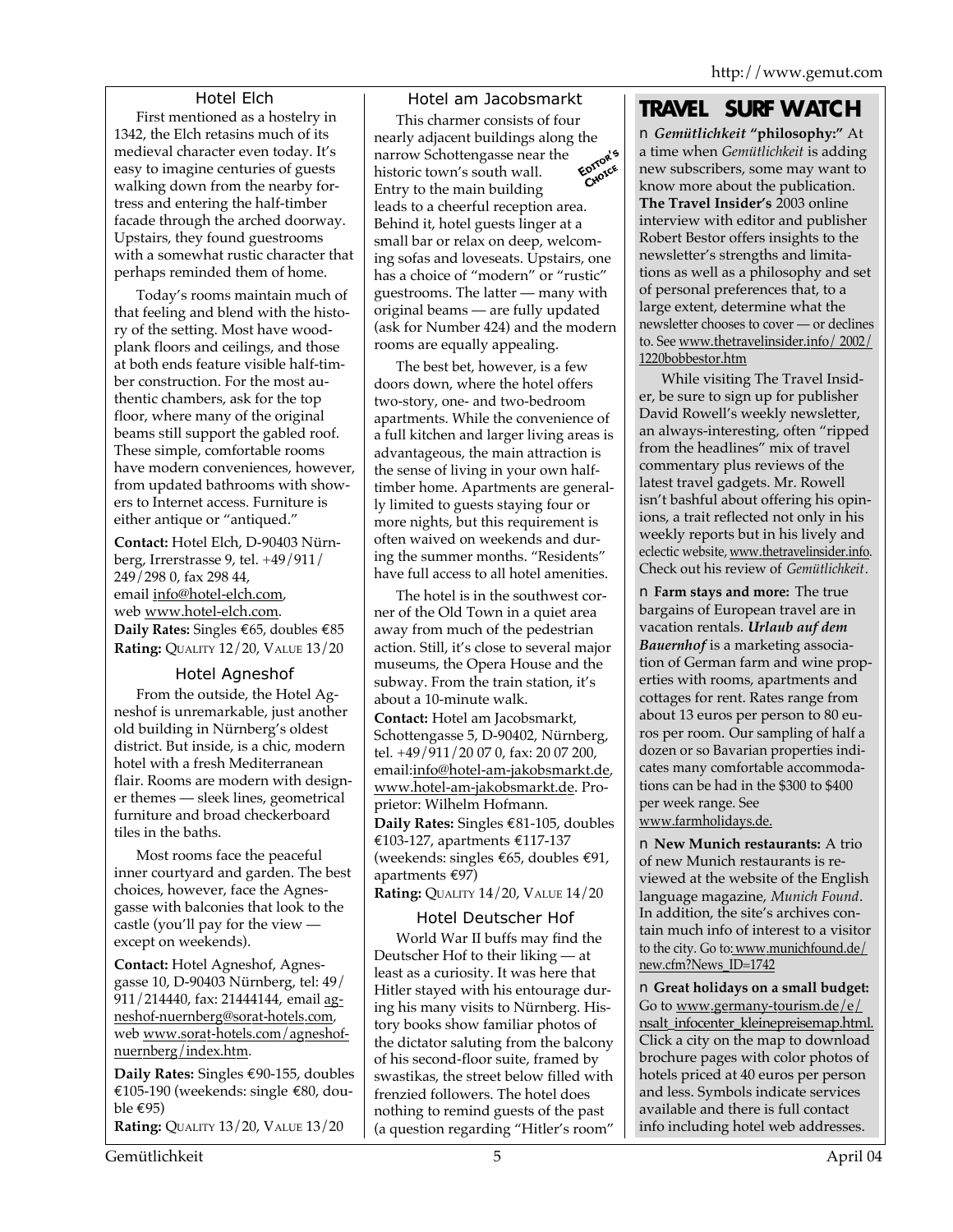#### http://www.gemut.com

returned a blank smile but no response). Rooms are bland but spacious with modern amenities. The hotel lies just outside the town walls one block from the Opera House and a five-minute walk from the train station. A subway stop is near the front door.

**Contact:** Hotel Deutscher Hof, Frauentorgraben 29, D-90443 Nürnberg, tel. +49/911/90443.

**Daily Rates:** Singles €59-97, doubles €74-124

**Rating:** QUALITY 11/20, VALUE 11/20

#### **Food**

Nürnberg's cuisine is typical for Franconia. The Franconian butcher's platter (*Schlachtplatte*) offers a tempting collection of sliced sausages including *Blutwurst* and *Leberwurst*. *Schäufele* (roasted pork shoulder) is usually served with potato dumplings. *Krautwickala* is a mixture of ground meat and spices rolled in a cabbage leaf, then roasted. River fish are also popular, especially carp either fried or poached and served in horseradish-cream sauce.

Hungry travelers will need to order at least a half-dozen of Nürnberg's roasted sausages — whose size and weight are still governed by strict law. Restaurants celebrate the pinky-sized treat with a variety of styles including soused in onion stock, atop a salad of fresh asparagus. The most typical is "naked" (*nackert*) with onions, salt and pepper or perhaps a dab of horseradish.

#### Heilig Geist Spital

This historic setting — an expansive medieval hospice built along and over the Pegnitz — features fine Franconian cuisine. Start with Franconian wedding soup with liver dumplings or Old Nürnberg onion soup with Franconian wine added to the broth. Continue with roasted pork shoulder, broiled pork hock, *Sauerbraten* in gingerbread sauce or bratwurst in your choice of styles. Fish and vegetarian dishes are also available. Entrées average €10-12. **Contact:** Heilig Geist Spital, Spitalgasse 16, D-90403 Nuernberg, tel +49 0911 221761, fax +49 0911 208655, info@heiliggest.spital.de. **Rating:** QUALITY 14/20, VALUE 14/20

#### Da Gaetano

Da Gaetano is a great option for reasonably priced, fast (but not rushed) dining — especially for travelers who want a break from *Rindfleisch* and *Schnitzel*. German cuisine is offered, but the focus is Italian specialties like risotto, papardelle with wild mushrooms, calamari, pizza frutti di mare, gnocchi sorrentino, and tagliatelle with mushrooms. Most entrées are in the €7-12 range.

The dining area is one flight up with a view over the Market Square. Ask for a table in the oriel window which offers nearly a 180-degree view. The two rooms are warmly decorated with plates, paintings and prints from Italy and plenty of plants and ivy. Fresh flowers and candles brighten booths and tables. The friendly setting and prompt service makes for relaxed dining. **Contact:** Da Gaetano, Hauptmarkt 9, D-90403 Nürnberg, +49/911/2276 31 **Rating:** QUALITY 14/20, VALUE 15/20

#### Kettensteg

The Kettensteg, located by the bridge of the same name, is a romantic bistro overlooking the Pegnitz. Choose the lower of the restaurant's two levels for the best views, or sit in the beer garden. From there, watch the ducks and listen to the muted rush of a waterfall. The menu features traditional Franconian fare such as sausages and pork shoulder, as well as a variety of pasta dishes.

Prices are reasonable with main dishes averaging about €11. After dinner, walk across the bridge and look back to the restaurant, where the candles look like a swarm of fireflies. **Contact:** Kettensteg, Maxplatz 35, D-90403 Nürnberg, tel: +49/911/22 10 81. **Rating:** QUALITY 12/20, VALUE 13/20

#### Nassauer Keller

This  $13<sup>th</sup>$ -century stone tower, built even before the town fortifi-<br>cations, is among Nürnbero's cations, is among Nürnberg's oldest houses, and the Nasoldest houses, and the Nas-<br>sauer Keller is one of Germany's oldest inns. Guests duck through the narrow entrance and descend the steep wooden stairway into a richly medieval basement setting. Candles flicker against brick walls and ceilings. History is palpable. In addition

to the usual *Sauerbraten* and pork shoulder offerings, the restaurant serves tempting fish and game dishes including venison with calvados cream and cranberries, poached salmon, and roast duck with red cabbage and potato dumplings. Leave room on the credit card for a good bottle chosen from the excellent wine card.

Entrées range from €11 to €21, but It's best to call ahead for reservations.

**Contact:** Nassauer Keller, Karolinenstrasse 2, D-90402 Nürnberg, tel./fax: +49/911/225 967

**Rating:** QUALITY 15/20, VALUE 16/20

#### Lederer Kulturbrauerei

It's worth the 5-minute subway ride (and the nearly 30-minute walk) to dine outside in the sprawling beer garden at the Lederer Kulturbrauerei, a former brewery with roots in the  $15<sup>th</sup>$  century. Entrées are in the  $£8-10$ neighborhood and include pork shoulder sold by the 100-gram portion, "brewer's schnitzel" filled with cheese and ham, "beer wagon goulash," spare ribs and Nürnberger sausages. For €4-6, snacks include fresh breads, warm pretzels and meat, sausage and cheese platters. Although there's pleasant indoor seating, the best spots are outside, where it's self-service. Guests sit at trestle tables in a wooded park setting. Many play chess or backgammon and make it an afternoon.

**Contact:** Lederer Kulturbrauerei, Sielstrasse 12, D-90317 Nürnberg, tel. +49/911/26 86 65 (one block from Room 600

**Rating:** QUALITY 12/20, VALUE 13/20

*Two longtime Gemütlichkeit favorites not visited this trip but which we continue to recommend are...*

#### Weinhaus Steichele

Simple but pleasant and welcoming family-run hotel in the very heart of the old town. Good restaurant.

Weinhaus Steichele, Knorrstr 2, D-90402, tel. +49/0911/202280, fax 221914, web www.steichele.de, email hotelsteichele@steichele.de. Room prices from €62-95.

**Rating: QUALITY 11/20, VALUE 15/20** 

Bratwursthäusle

In this town bratwurst is a vener-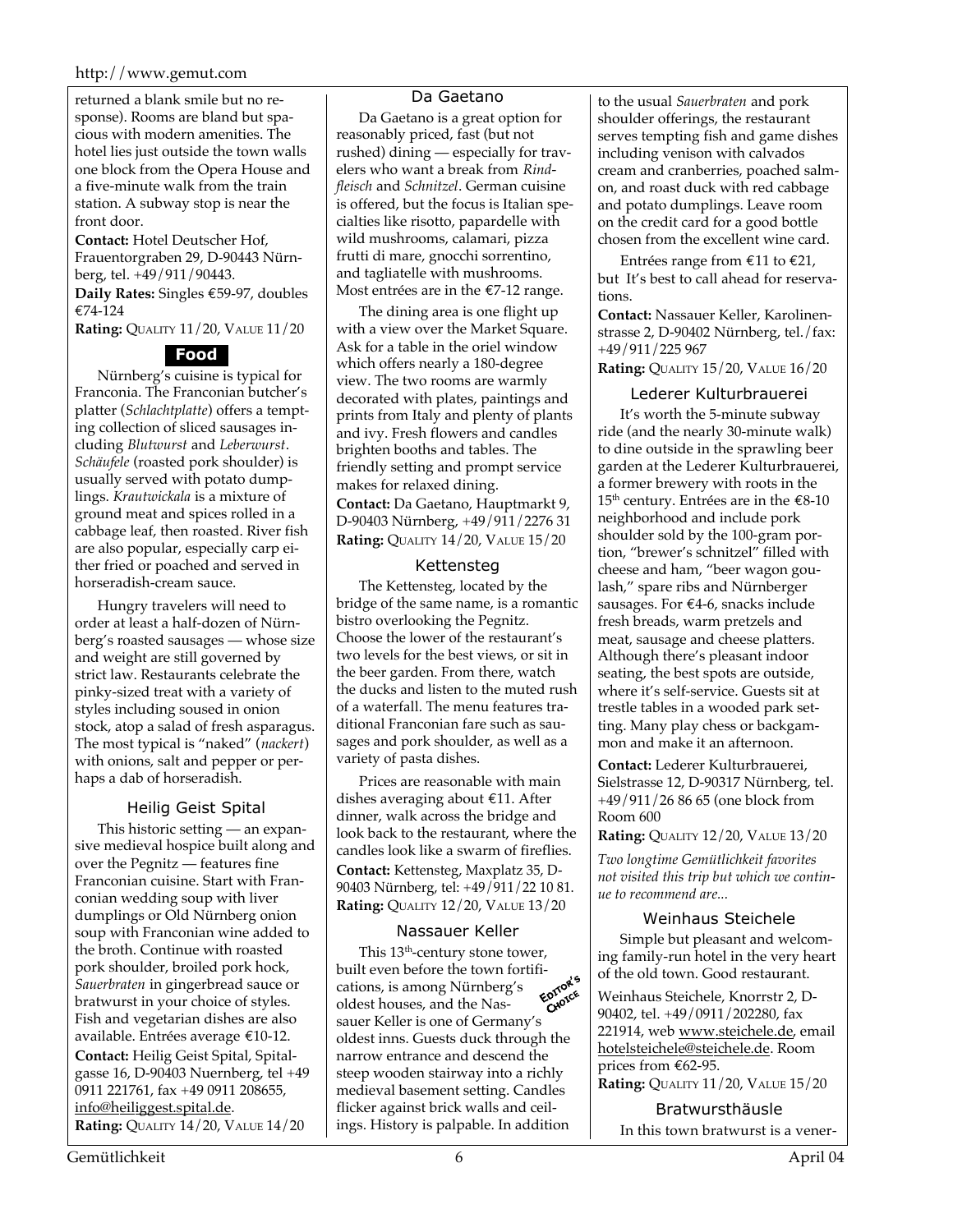ated food and this is its temple. Sometimes as many as 10,000 tiny, spicy sausages are served in a day here. Though the Bratwursthäusle is touristy, the food is delicious, the service good and prices reasonable. Don't miss it. Bratwursthäusle, Rathausplatz 1, www.bratwurst-haeusle.de. M

### *OKTOBERFEST Continued from page 1*

Heinz Müller's 17-piece brass band occupies the center bandstand in this tent, and since I've been a brass player for over 50 years, I appreciate the musicians' ability. Whether playing marches that make one want to get up and parade, popular tunes, sing-alongs, or dance music, this is one fine group.

The food was another draw that kept us coming back to this tent, plus I think Paulaner is the best beer at the Oktoberfest. There is rack after rack of chickens on huge rotisseries, turning themselves a golden brown. Before cooking, the birds are stuffed with special herbs and spices that make them simply delicious.

The mechanics of reserving a table are pretty simple. Contact the tent's operators in the early spring for fall reservations. For all tents, the requirements are basically the same: You must pay for 20 beers and 10 half chickens per table in order to make a reservation. Your reservation begins at 5:00 in the evening, so others may be sitting at your table if you wait until then to arrive. Some tents will require you to pay in advance and pick up your tokens and tickets when you arrive. They are sold without "service," so when you present a them to your server, you must pay the "tip" at that time (about 15% additional). Those who don't like chicken, can use the tickets for other food items. Of course, the tokens are for either regular or "unleaded" (alcoholfree) beer.

When you arrive on the day requested, there will be a list posted inside the tent with your name and the location of your reserved table.

The tents generally open around 10:30 to 11am, and the bands strike up around noon. Perhaps 10% to 20% of the tables are unreserved and on a

first-come, first-served basis. Of course, it's easier to get a seat before noon on a weekday versus showing up at 6:30pm on a weekend evening. We always reserve midweek because there are more "locals" at that time and the atmosphere is less chaotic. Since September 11, 2001, it doesn't seem as crowded as in prior years.

We've found that the evenings generally get pretty rowdy, with the younger crowd dancing on the tables, spilling beer on one another and sometimes altercations ensue, but everyone seems to have a good time anyway. One year, a couple of locals sitting behind us got into an argument, and one hit the other over the head with a beer stein. Security guards took both men outside for a visit to the first-aid booth and a lecture before bringing them back to sit again at the table as friends.

A list of the various tents is at www.oktoberfest.de/en/home.

Here is a general description of the tents and beer served. Listed by popularity with my comments:

• **Bräurosl** (Hacker-Pschorr), tel. 089/857 20 29, fax: 089/859 70 56. Nice and typical Munich.

• **Winzerer Fähndl** (Paulaner) tel. 089/46 20 22 95, fax 089/45 65 59 49. Where we always go. Great beer, great food, great band. *Gemütlich* atmosphere.

• **Fischer Vroni** (Augustiner) tel. 089/66 10 42, fax 089/65 25 34, web www.fischer-vroni.de Small but good atmosphere and the fantastic *Steckerlfisch.* (Steckerl in the Bavarian dialect means "little stick" and in this dish a stick is inserted lengthways through the fish, mostly mackerel, so it can be angled over a charcoal fire, a technique that allows the fat to run down the stick and not into the fire.)

• **Schützen Festhalle** (Löwenbräu), email schuetzen-festhalle@tonline.de. Another smaller tent, people are on the benches early here, but it never gets too chaotic.

• **Augustiner** (Augustiner), tel s089/ 231 83 266, Fax: 089/ 260 53 79, www.augustiner-restaurant.com. An institution and the favorite tent of the real "Münchner."

# *Travel Nitty Gritty You Can Use*

■ **Walking in Switzerland:** Everywhere in the country are the yellow signs that mark walking and hiking paths (*Wanderweg, chemin pédestre*). Typically they display altitude, destination, and often the approximate time to the destination. Times are based on a moderate 4.2 kilometers (2.6 miles) per hour pace on flat land. Paths in the mountains (*Bergweg, sentier de montagne*) have a red and white tip. Sometimes signs are in canton colors and some areas have special hiking paths suitable for wheelchairs.

Just in case: the phone number of the Swiss REGA helicopter rescue service — the ambulance of the Alps — is 01/383 11 11. Be prepared to tell them exactly where you are — and to pay.

■ **Movies in Switzerland: German** language newspapers use a code to indicate movie soundtrack languages. The first uppercase letter indicates the original language followed by lower case letters which tell the language(s) of subtitles. Thus  $E/d/f$ denotes a film in English with German ("d" for Deutsch) and French subtitles. In French-speaking areas look for the letters 'v.o.' which signify *version originale* meaning the movie's soundtrack is in the language of the country of origin. So 'v.o.' with any Hollywood movie means it will be in English.

■ **Contacting local tourist offices:** Local and regional tourist offices in our three countries have literally tons of free information that will be useful in planning your trip: hotel brochures, restaurant lists, walking routes, lists of vacation rentals, maps, etc. The big question is where do you find their mailing address, phone number, fax number or email address? Answer? In the *Michelin Red Guides*. Virtually every town listing in every red guide contains tourist office contact information (unfortunately, there is no guide for Austria). If you don't want to spend the money for the latest guide try your local library.